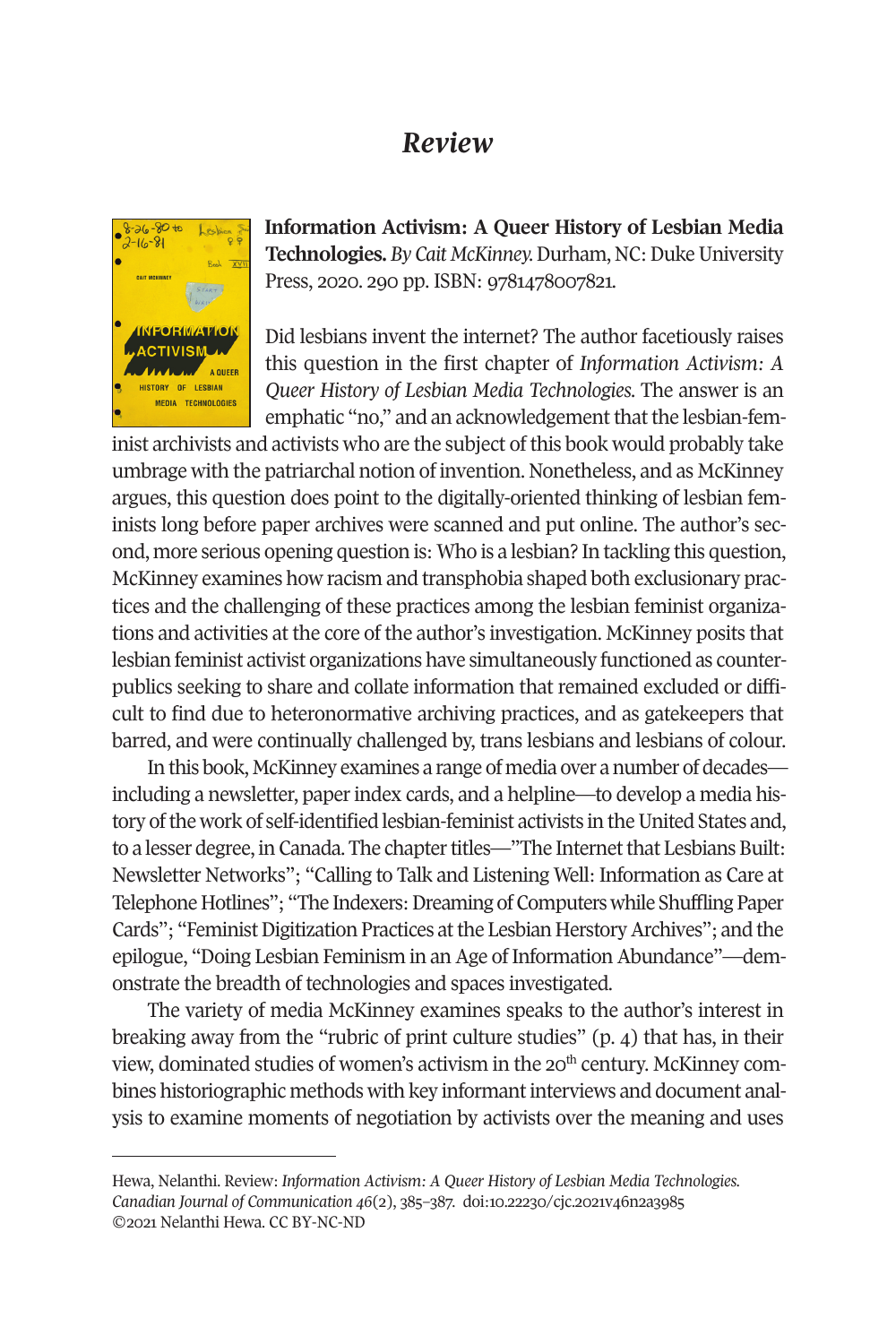386 *Canadian Journal of Communication* Vol 46(2)

of media, and processes by which information is conveyed. In so doing, McKinney compellingly argues against strict and discrete definitions of print and digital, drawing instead a through-line between current pressing questions of ethics, access, and search retrieval on the one hand and past archiving practices of lesbian feminist activists on the other.

Chapter 1 connects the notion of networks and network-thinking to newsletters. Here, McKinney focuses mainly on the lesbian feminist newsletter Matrices, the product of a self-described network that operated from the early 1970s to the mid-1990s that enabled interconnections between researchers studying lesbian feminism. McKinney's investigation of the ways in which participant lesbian feminist activists and researchers developed a networked counter-public to share information, resources, and primary sources that previously were difficult or impossible to access, serves as a basis for challenging the notion of a stable pre-internet age.

With its focus on lesbian telephone hotlines, the second chapter stands out from the others in this book in terms of demonstrating McKinney's interest in affect and the intensely interpersonal, embodied, and emotional elements of activist work, and for illustrating the complexities of media archeology scholarship. Lesbian telephone hotlines emerged in the 1970s as alternatives to hotlines providing information, company, and/or emotional support to straight callers and to those for, and mainly staffed by, gay men. McKinney excavates the paper logs, handwritten notes, and print resources filed away by volunteers at New York City's Lesbian Switchboard (which operated from 1972 to 1997), in order to illustrate how telephone hotlines "drew on a combination of print and electronic technologies, troubling the telephone's position as a quintessentially 'electronic' medium'" (p. 28). Today, the only remains of the use of this electronic medium are the volunteers' paper ledgers. McKinney's approach to reading these logs for patterns and answers, while having to contend with both gaps in the written logs and the absence of actual voice recordings, provides a helpful guide for researchers who might find themselves with a similar abundance of archival documents and no proverbial decoder ring.

In Chapter 3, McKinney looks to the Circle of Lesbian Indexers (1979–1986) and JR Roberts' 1981 Black Lesbians: An Annotated Bibliography project, to problematize reductionist divisions between media. Here too, McKinney deliberately uses "digital" language to argue that these indexers engaged in a "lengthy and deliberate process of classification and compression" (p. 108). The discussion in this chapter traces lesbian feminist activists' indexing work and the Circle of Lesbian Indexers' struggle with learning the WYLBUR text editor and word processor program, an opaque indexing software designed in the late 1960s for users with established knowledge of programming. For McKinney, these lesbian activists and indexers' openness to editing and change in their careful analogue indexing prac-